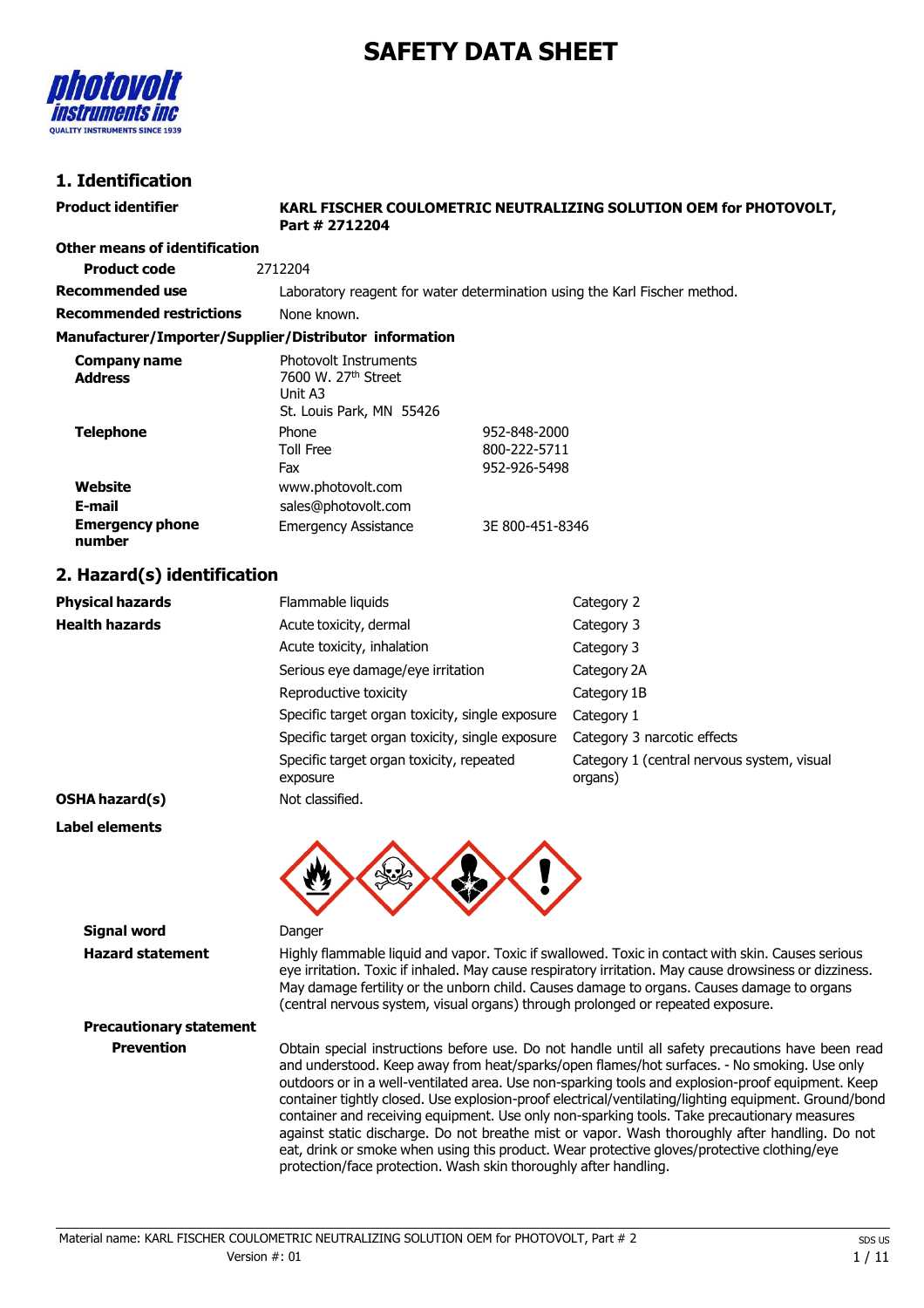| <b>Response</b>                              | Eliminate all ignition sources if safe to do so. IF IN EYES: Rinse cautiously with water for several<br>minutes. Remove contact lenses, if present and easy to do. Continue rinsing. If on skin (or hair):<br>Take off immediately all contaminated clothing. Rinse skin with water/shower. If inhaled: Remove<br>person to fresh air and keep comfortable for breathing. If in eyes: Rinse cautiously with water for<br>several minutes. Remove contact lenses, if present and easy to do. Continue rinsing. If exposed or<br>concerned: Get medical advice/attention. Rinse mouth. If eye irritation persists: Get medical<br>advice/attention. In case of fire: Use appropriate media for extinction. |
|----------------------------------------------|----------------------------------------------------------------------------------------------------------------------------------------------------------------------------------------------------------------------------------------------------------------------------------------------------------------------------------------------------------------------------------------------------------------------------------------------------------------------------------------------------------------------------------------------------------------------------------------------------------------------------------------------------------------------------------------------------------|
| <b>Storage</b>                               | Store in a well-ventilated place. Keep container tightly closed. Store in a well-ventilated place. Keep<br>cool. Store locked up.                                                                                                                                                                                                                                                                                                                                                                                                                                                                                                                                                                        |
| <b>Disposal</b>                              | Dispose of contents/container to an approved incineration plant.                                                                                                                                                                                                                                                                                                                                                                                                                                                                                                                                                                                                                                         |
| Hazard(s) not otherwise<br>classified (HNOC) | Static accumulating flammable liquid                                                                                                                                                                                                                                                                                                                                                                                                                                                                                                                                                                                                                                                                     |
| <b>Supplemental information</b>              |                                                                                                                                                                                                                                                                                                                                                                                                                                                                                                                                                                                                                                                                                                          |
| <b>Hazard statement</b>                      | Static accumulating flammable liquid can become electrostatically charged even in bonded and<br>grounded equipment. Sparks may ignite liquid and vapor. May cause flash fire or explosion.                                                                                                                                                                                                                                                                                                                                                                                                                                                                                                               |
| <b>Precautionary statement</b>               |                                                                                                                                                                                                                                                                                                                                                                                                                                                                                                                                                                                                                                                                                                          |
| <b>Prevention</b>                            | Keep away from heat/sparks/open flames/hot surfaces. - No smoking. Ground/bond container and<br>receiving equipment. These alone may be insufficient to remove static electricity.                                                                                                                                                                                                                                                                                                                                                                                                                                                                                                                       |

# **3. Composition/information on ingredients**

| Mixtures                                                                                                                                                                           |                                                                                                                                                                                                                                                                                                                                                                                                                                                             |                   |                |
|------------------------------------------------------------------------------------------------------------------------------------------------------------------------------------|-------------------------------------------------------------------------------------------------------------------------------------------------------------------------------------------------------------------------------------------------------------------------------------------------------------------------------------------------------------------------------------------------------------------------------------------------------------|-------------------|----------------|
| <b>Hazardous components</b>                                                                                                                                                        |                                                                                                                                                                                                                                                                                                                                                                                                                                                             |                   |                |
| <b>Chemical name</b>                                                                                                                                                               |                                                                                                                                                                                                                                                                                                                                                                                                                                                             | <b>CAS number</b> | $\frac{0}{0}$  |
| METHYL ALCOHOL                                                                                                                                                                     |                                                                                                                                                                                                                                                                                                                                                                                                                                                             | $67 - 56 - 1$     | 98             |
| <b>Non-hazardous components</b>                                                                                                                                                    |                                                                                                                                                                                                                                                                                                                                                                                                                                                             |                   |                |
| <b>Chemical name</b>                                                                                                                                                               |                                                                                                                                                                                                                                                                                                                                                                                                                                                             | <b>CAS number</b> | %              |
| <b>WATER</b>                                                                                                                                                                       |                                                                                                                                                                                                                                                                                                                                                                                                                                                             | 7732-18-5         | $\overline{2}$ |
| CLP: Regulation No. 1272/2008.<br>DSD: Directive 67/548/EEC.<br>PBT: persistent, bioaccumulative and toxic substance.<br>vPvB: very persistent and very bioaccumulative substance. | #: This substance has been assigned Community workplace exposure limit(s).<br>*Designates that a specific chemical identity and/or percentage of composition has been withheld as a trade secret. M: M-factor                                                                                                                                                                                                                                               |                   |                |
| <b>Composition comments</b>                                                                                                                                                        | The full text for all R-phrases is displayed in Section 16 of the MSDS. The full text for all R- and<br>H-phrases is displayed in section 16.                                                                                                                                                                                                                                                                                                               |                   |                |
| 4. First-aid measures                                                                                                                                                              |                                                                                                                                                                                                                                                                                                                                                                                                                                                             |                   |                |
| Inhalation                                                                                                                                                                         | Remove victim to fresh air and keep at rest in a position comfortable for breathing. Oxygen or<br>artificial respiration if needed. Do not use mouth-to-mouth method if victim inhaled the substance.<br>Induce artificial respiration with the aid of a pocket mask equipped with a one-way valve or other<br>proper respiratory medical device. Call a physician or poison control center immediately.                                                    |                   |                |
| Skin contact                                                                                                                                                                       | Take off immediately all contaminated clothing. Wash clothing separately before reuse<br>Immediately flush skin with plenty of water. Call a physician or Poison Control Center immediately.<br>For minor skin contact, avoid spreading material on unaffected skin.                                                                                                                                                                                        |                   |                |
| Eye contact                                                                                                                                                                        | Immediately flush eyes with plenty of water for at least 15 minutes. Remove contact lenses, if<br>present and easy to do. Continue rinsing. Call a physician or Poison Control Center immediately.                                                                                                                                                                                                                                                          |                   |                |
| Ingestion                                                                                                                                                                          | Call a physician or poison control center immediately. Rinse mouth thoroughly. Do not induce<br>vomiting without advice from poison control center. If vomiting occurs, keep head low so that<br>stomach content doesn't get into the lungs. Do not use mouth-to-mouth method if victim ingested<br>the substance. Induce artificial respiration with the aid of a pocket mask equipped with a one-way<br>valve or other proper respiratory medical device. |                   |                |
| <b>Most important</b><br>symptoms/effects, acute and<br>delayed                                                                                                                    | Irritation of eyes and mucous membranes. Vapors have a narcotic effect and may cause headache,<br>fatigue, dizziness and nausea. Narcosis. Decrease in motor functions. Behavioral changes.<br>Prolonged exposure may cause chronic effects.                                                                                                                                                                                                                |                   |                |
| <b>Indication of immediate</b><br>medical attention and special<br>treatment needed                                                                                                | In case of shortness of breath, give oxygen. Keep victim warm. Keep victim under observation.<br>Symptoms may be delayed. Provide general supportive measures and treat symptomatically.                                                                                                                                                                                                                                                                    |                   |                |
| <b>General information</b>                                                                                                                                                         | Ensure that medical personnel are aware of the material(s) involved, and take precautions to<br>protect themselves. Take off contaminated clothing and shoes immediately. IF exposed or<br>concerned: Get medical advice/attention. In case of shortness of breath, give oxygen. Keep victim<br>warm. Wash contaminated clothing before reuse.                                                                                                              |                   |                |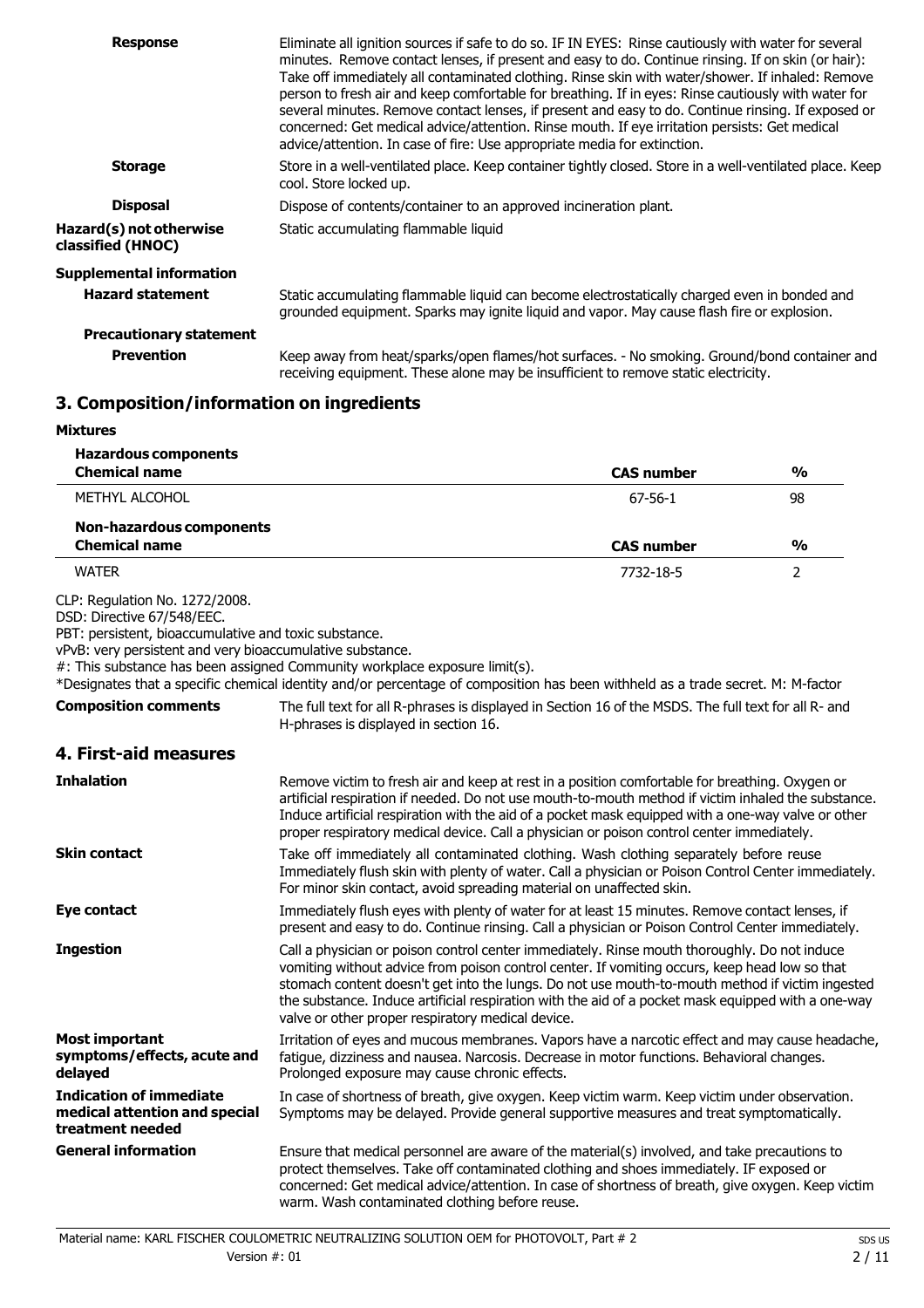# **5. Fire-fighting measures**

| Suitable extinguishing media                                               | Water fog. Carbon dioxide (CO2). Dry chemical powder, carbon dioxide, sand or earth may be<br>used for small fires only. Alcohol resistant foam. Powder.                                                                                                                                                                                                                                                                                                                                                                                                                                                                                                                                                                                                                                                                                                                                               |
|----------------------------------------------------------------------------|--------------------------------------------------------------------------------------------------------------------------------------------------------------------------------------------------------------------------------------------------------------------------------------------------------------------------------------------------------------------------------------------------------------------------------------------------------------------------------------------------------------------------------------------------------------------------------------------------------------------------------------------------------------------------------------------------------------------------------------------------------------------------------------------------------------------------------------------------------------------------------------------------------|
| Unsuitable extinguishing<br>media                                          | Do not use water jet as an extinguisher, as this will spread the fire.                                                                                                                                                                                                                                                                                                                                                                                                                                                                                                                                                                                                                                                                                                                                                                                                                                 |
| <b>Specific hazards arising from</b><br>the chemical                       | This product is a poor conductor of electricity and can become electrostatically charged. If<br>sufficient charge is accumulated, ignition of flammable mixtures can occur. To reduce potential for<br>static discharge, use proper bonding and grounding procedures. This liquid may accumulate static<br>electricity when filling properly grounded containers. Static electricity accumulation may be<br>significantly increased by the presence of small quantities of water or other contaminants. By<br>heating and fire, harmful vapors/gases may be formed. Material will float and may ignite on<br>surface of water.                                                                                                                                                                                                                                                                         |
| <b>Special protective equipment</b><br>and precautions for<br>firefighters | Firefighters must use standard protective equipment including flame retardant coat, helmet with<br>face shield, gloves, rubber boots, and in enclosed spaces, SCBA. Structural firefighters protective<br>clothing will only provide limited protection.                                                                                                                                                                                                                                                                                                                                                                                                                                                                                                                                                                                                                                               |
| <b>Fire-fighting</b><br>equipment/instructions                             | In case of fire and/or explosion do not breathe fumes. Firefighters must use standard protective<br>equipment including flame retardant coat, helmet with face shield, gloves, rubber boots, and in<br>enclosed spaces, SCBA. Use standard firefighting procedures and consider the hazards of other<br>involved materials. If tank, rail car or tank truck is involved in a fire, ISOLATE for 800 meters (1/2<br>mile) in all directions; also consider initial evacuation for 800 meters (1/2 mile) in all directions.<br>ALWAYS stay away from tanks engulfed in flame. Withdraw immediately in case of rising sound<br>from venting safety device or any discoloration of tanks due to fire. Move containers from fire area<br>if you can do so without risk. For massive fire in cargo area, use unmanned hose holder or monitor<br>nozzles, if possible. If not, withdraw and let fire burn out. |
| <b>Specific methods</b>                                                    | In the event of fire and/or explosion do not breathe fumes. Self-contained breathing apparatus<br>and full protective clothing must be worn in case of fire. Use standard firefighting procedures and<br>consider the hazards of other involved materials. Move container from fire area if it can be done<br>without risk.                                                                                                                                                                                                                                                                                                                                                                                                                                                                                                                                                                            |

# **6. Accidental release measures**

| <b>Personal precautions,</b><br>protective equipment and<br>emergency procedures | Remove all possible sources of ignition in the surrounding area. Use appropriate containment to<br>avoid environmental contamination. Transfer by mechanical means such as vacuum truck to a<br>salvage tank or other suitable container for recovery or safe disposal. ELIMINATE all ignition<br>sources (no smoking, flares, sparks or flames in immediate area). Immediately evacuate personnel<br>to safe areas. Local authorities should be advised if significant spillages cannot be contained. Fully<br>encapsulating, vapor protective clothing should be worn for spills and leaks with no fire. Do not<br>touch damaged containers or spilled material unless wearing appropriate protective clothing. Keep<br>people away from and upwind of spill/leak. Keep upwind. Keep out of low areas. Ventilate closed<br>spaces before entering them. Wear appropriate personal protective equipment. |
|----------------------------------------------------------------------------------|-----------------------------------------------------------------------------------------------------------------------------------------------------------------------------------------------------------------------------------------------------------------------------------------------------------------------------------------------------------------------------------------------------------------------------------------------------------------------------------------------------------------------------------------------------------------------------------------------------------------------------------------------------------------------------------------------------------------------------------------------------------------------------------------------------------------------------------------------------------------------------------------------------------|
| <b>Methods and materials for</b><br>containment and cleaning up                  | Eliminate all ignition sources (no smoking, flares, sparks, or flames in immediate area). ELIMINATE<br>all ignition sources (no smoking, flares, sparks or flames in immediate area). Keep combustibles<br>(wood, paper, oil, etc.) away from spilled material. Should not be released into the environment.<br>This product is miscible in water. Prevent entry into waterways, sewers, basements or confined<br>areas.                                                                                                                                                                                                                                                                                                                                                                                                                                                                                  |
|                                                                                  | Large Spills: Stop leak if you can do so without risk. Move the cylinder to a safe and open area if<br>the leak is irreparable. Dike the spilled material, where this is possible. Cover with plastic sheet to<br>prevent spreading. Absorb spillage with non-combustible, absorbent material. Clean contaminated<br>surface thoroughly. After removal flush contaminated area thoroughly with water. Following<br>product recovery, flush area with water. Prevent entry into waterways, sewer, basements or<br>confined areas. Clean up in accordance with all applicable regulations.                                                                                                                                                                                                                                                                                                                  |
|                                                                                  | Small Spills: Wipe up with absorbent material (e.g. cloth, fleece). Clean surface thoroughly to<br>remove residual contamination.                                                                                                                                                                                                                                                                                                                                                                                                                                                                                                                                                                                                                                                                                                                                                                         |
|                                                                                  | Never return spills in original containers for re-use. For waste disposal, see section 13 of the<br>MSDS.                                                                                                                                                                                                                                                                                                                                                                                                                                                                                                                                                                                                                                                                                                                                                                                                 |
| <b>Environmental precautions</b>                                                 | Avoid discharge into drains, water courses or onto the ground. Use appropriate containment to<br>avoid environmental contamination. Prevent further leakage or spillage if safe to do so. Do not<br>contaminate water.                                                                                                                                                                                                                                                                                                                                                                                                                                                                                                                                                                                                                                                                                    |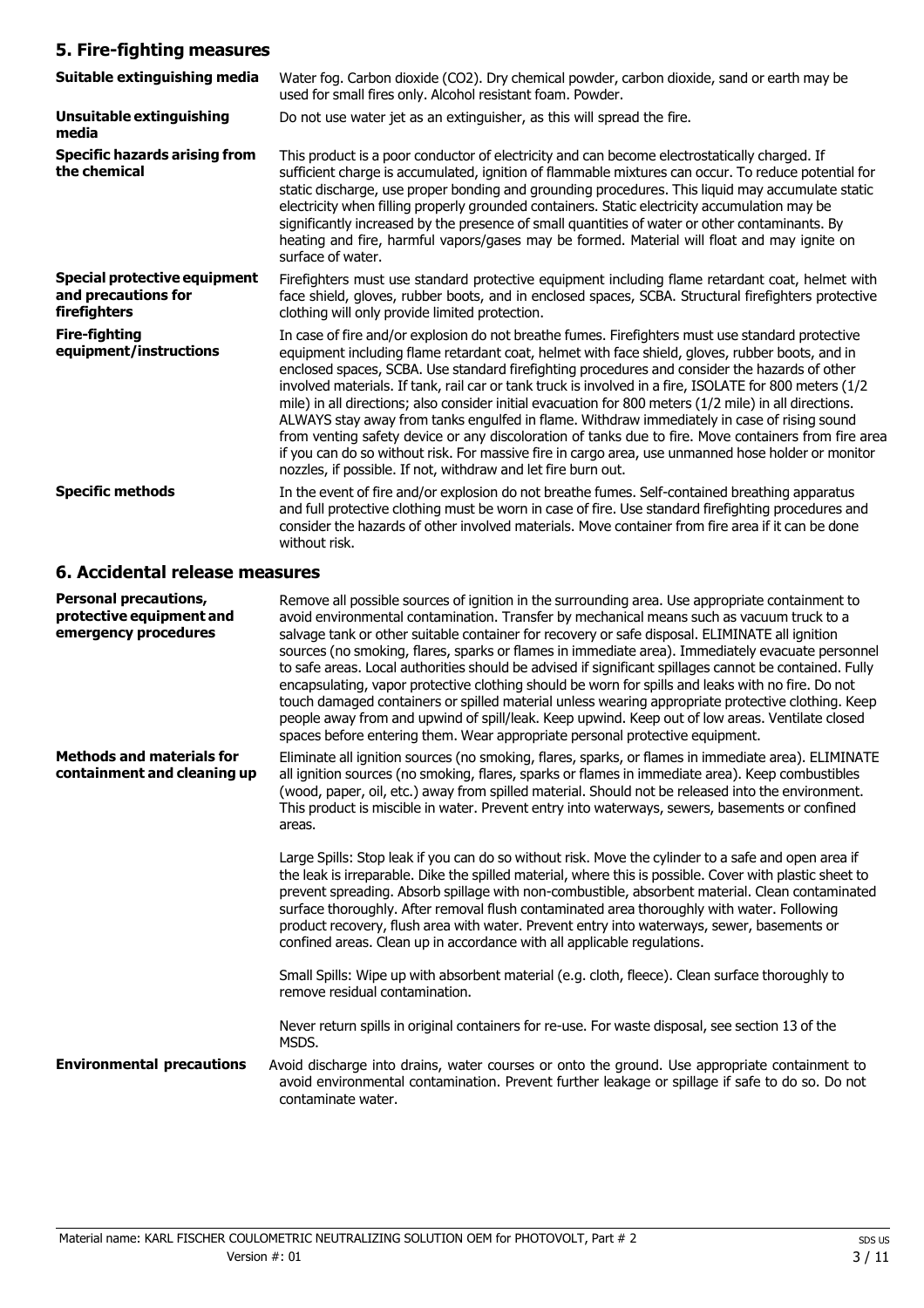## **7. Handling and storage**

| <b>Precautions for safe handling</b>                                      | Obtain special instructions before use. Do not handle until all safety precautions have been read<br>and understood. Vapors may form explosive mixtures with air. Keep away from heat/sparks/open<br>flames/hot surfaces. - No smoking. Minimize fire risks from flammable and combustible materials<br>(including combustible dust and static accumulating liquids) or dangerous reactions with<br>incompatible materials. Handling operations that can promote accumulation of static charges<br>include but are not limited to: mixing, filtering, pumping at high flow rates, splash filling, creating<br>mists or sprays, tank and container filling, tank cleaning, sampling, gauging, switch loading,<br>vacuum truck operations. For additional information on equipment bonding and grounding, refer to<br>the Canadian Electrical Code in Canada, (CSA C22.1), or the American Petroleum Institute (API)<br>Recommended Practice 2003, "Protection Against Ignitions Arising out of Static, Lightning, and<br>Stray Currents" or National Fire Protection Association (NFPA) 77, "Recommended Practice on<br>Static Electricity" or National Fire Protection Association (NFPA) 70, "National Electrical Code". May<br>be ignited by open flame. These alone may be insufficient to remove static electricity. DO NOT<br>handle, store or open near an open flame, sources of heat or sources of ignition. Protect material<br>from direct sunlight. Take precautionary measures against static discharges. All equipment used<br>when handling the product must be grounded. Use non-sparking tools and explosion-proof<br>equipment. Do not breathe mist or vapor. Do not get this material in contact with eyes. Do not<br>taste or swallow. Avoid contact with skin. Avoid contact during pregnancy/while nursing. Avoid<br>contact with clothing. Use personal protective equipment as required. Use only in area provided<br>with appropriate exhaust ventilation. Avoid prolonged exposure. When using, do not eat, drink or<br>smoke. Wash thoroughly after handling. Avoid release to the environment. |
|---------------------------------------------------------------------------|---------------------------------------------------------------------------------------------------------------------------------------------------------------------------------------------------------------------------------------------------------------------------------------------------------------------------------------------------------------------------------------------------------------------------------------------------------------------------------------------------------------------------------------------------------------------------------------------------------------------------------------------------------------------------------------------------------------------------------------------------------------------------------------------------------------------------------------------------------------------------------------------------------------------------------------------------------------------------------------------------------------------------------------------------------------------------------------------------------------------------------------------------------------------------------------------------------------------------------------------------------------------------------------------------------------------------------------------------------------------------------------------------------------------------------------------------------------------------------------------------------------------------------------------------------------------------------------------------------------------------------------------------------------------------------------------------------------------------------------------------------------------------------------------------------------------------------------------------------------------------------------------------------------------------------------------------------------------------------------------------------------------------------------------------------------------------------------------------------------------------|
| <b>Conditions for safe storage,</b><br>including any<br>incompatibilities | CAUTION Keep locked up. Store in a place accessible by authorized persons only. The pressure in<br>sealed containers can increase under the influence of heat. Do not handle or store near an open<br>flame, heat or other sources of ignition. This material can accumulate static charge which may<br>cause spark and become an ignition source. Prevent electrostatic charge build-up by using<br>common bonding and grounding techniques. Store in cool place. Eliminate sources of ignition.<br>Avoid spark promoters. Ground/bond container and equipment. These alone may be insufficient to<br>remove static electricity. Store in a well-ventilated place. Keep container tightly closed. Keep in an<br>area equipped with sprinklers. Keep away from food, drink and animal feedingstuffs. Keep out of<br>the reach of children.                                                                                                                                                                                                                                                                                                                                                                                                                                                                                                                                                                                                                                                                                                                                                                                                                                                                                                                                                                                                                                                                                                                                                                                                                                                                                |

#### **8. Exposure controls/personal protection**

#### **Occupational exposure limits**

### **US. OSHA Table Z-1 Limits for Air Contaminants (29 CFR 1910.1000)**

| <b>Components</b>                           | <b>Type</b> | <b>Value</b> |  |
|---------------------------------------------|-------------|--------------|--|
| METHYL ALCOHOL (CAS<br>$67-56-1)$           | <b>PEL</b>  | 260 mg/m3    |  |
|                                             |             | $200$ ppm    |  |
| <b>US. ACGIH Threshold Limit Values</b>     |             |              |  |
| <b>Components</b>                           | <b>Type</b> | <b>Value</b> |  |
| METHYL ALCOHOL (CAS<br>$67 - 56 - 1$        | <b>STEL</b> | 250 ppm      |  |
|                                             | <b>TWA</b>  | $200$ ppm    |  |
| US. NIOSH: Pocket Guide to Chemical Hazards |             |              |  |
| <b>Components</b>                           | <b>Type</b> | <b>Value</b> |  |
| METHYL ALCOHOL (CAS<br>$67-56-1)$           | <b>REL</b>  | 260 mg/m3    |  |
|                                             |             | $200$ ppm    |  |
|                                             | <b>STEL</b> | 325 mg/m3    |  |
|                                             |             | 250 ppm      |  |
| <b>Biological limit values</b>              |             |              |  |

#### **US. ACGIH. BEIs. Biological Exposure Indices Components Value Determinant Sampling Time** METHYL ALCOHOL (CAS 67-56-1) 15 mg/l Methanol \* \* - For sampling details, please see the source document. **Exposure guidelines US. ACGIH Threshold Limit Values** METHYL ALCOHOL (CAS 67-56-1) Can be absorbed through the skin. **US. California Code of Regulations, Title 8, Section 5155. Airborne Contaminants** METHYL ALCOHOL; METHANOL (CAS 67-56-1) Can be absorbed through the skin. **US. Minnesota Hazardous Substances List (Minn. Rules 5206.0400).** METHYL ALCOHOL (CAS 67-56-1) Skin designation applies.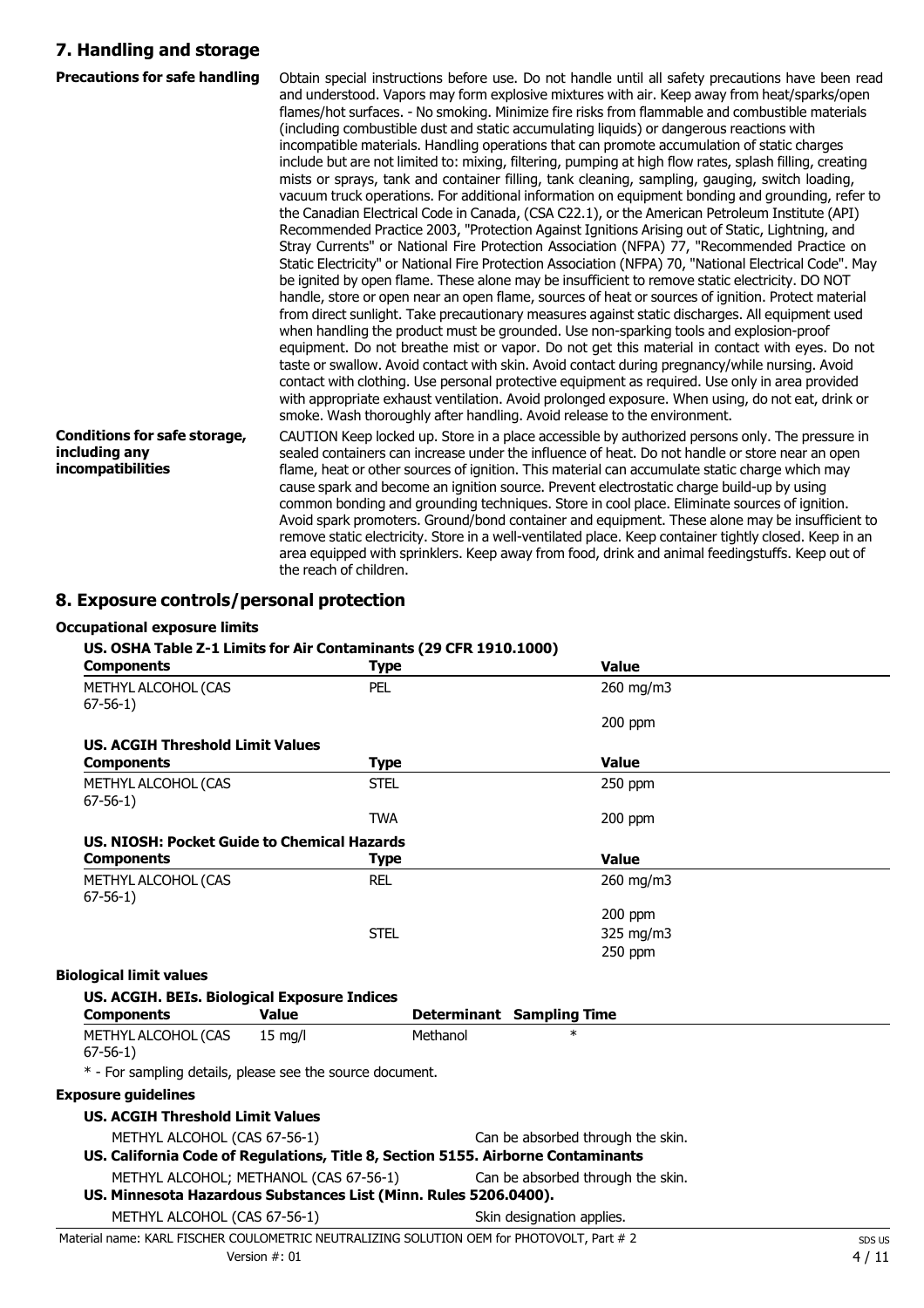| US. NIOSH: Pocket Guide to Chemical Hazards                           |                                                              |                                                                                                                                                                                                                                                                                                        |
|-----------------------------------------------------------------------|--------------------------------------------------------------|--------------------------------------------------------------------------------------------------------------------------------------------------------------------------------------------------------------------------------------------------------------------------------------------------------|
| METHYL ALCOHOL (CAS 67-56-1)                                          |                                                              | Can be absorbed through the skin.                                                                                                                                                                                                                                                                      |
| US. OSHA Table Z-1-A (29 CFR 1910.1000)                               |                                                              |                                                                                                                                                                                                                                                                                                        |
| METHYL ALCOHOL (CAS 67-56-1)                                          |                                                              | Can be absorbed through the skin.                                                                                                                                                                                                                                                                      |
|                                                                       |                                                              | US. Rhode Island Hazardous Substances Right-to-Know Act (R.I. Gen. Laws Section 28-21-1 et. seq.)                                                                                                                                                                                                      |
| METHYL ALCOHOL (CAS 67-56-1)                                          |                                                              | Can be absorbed through the skin.                                                                                                                                                                                                                                                                      |
|                                                                       | US. Tennessee. OELs. Occupational Exposure Limits, Table Z1A |                                                                                                                                                                                                                                                                                                        |
| METHYL ALCOHOL (CAS 67-56-1)                                          |                                                              | Can be absorbed through the skin.                                                                                                                                                                                                                                                                      |
| Appropriate engineering<br>controls                                   |                                                              | Explosion-proof general and local exhaust ventilation. Provide eyewash station.                                                                                                                                                                                                                        |
| Individual protection measures, such as personal protective equipment |                                                              |                                                                                                                                                                                                                                                                                                        |
| Eye/face protection                                                   |                                                              | Do not get in eyes. Chemical goggles are recommended. Eye wash fountains are required.                                                                                                                                                                                                                 |
| <b>Skin protection</b>                                                |                                                              |                                                                                                                                                                                                                                                                                                        |
| <b>Hand protection</b>                                                | Wear protective gloves.                                      |                                                                                                                                                                                                                                                                                                        |
| <b>Other</b>                                                          | clothing. Chemical resistant gloves.                         | Personal protection equipment should be chosen according to the CEN standards and in discussion<br>with the supplier of the personal protective equipment. Wear appropriate chemical resistant                                                                                                         |
| <b>Respiratory protection</b>                                         |                                                              | In case of insufficient ventilation, wear suitable respiratory equipment. Use an organic vapor<br>respirator for concentrations exceeding the Occupational Exposure Limit.                                                                                                                             |
| <b>Thermal hazards</b>                                                | Not available.                                               |                                                                                                                                                                                                                                                                                                        |
| General hygiene<br>considerations                                     | shower.                                                      | When using, do not eat, drink or smoke. Do not get in eyes. Avoid contact with skin. Avoid contact<br>with clothing. Wash hands before breaks and immediately after handling the product. Handle in<br>accordance with good industrial hygiene and safety practice. Provide eyewash station and safety |

# **9. Physical and chemical properties**

| <b>Appearance</b>                                 | Clear.                        |
|---------------------------------------------------|-------------------------------|
| <b>Physical state</b>                             | Liquid.                       |
| Form                                              | Liquid.                       |
| <b>Color</b>                                      | Colorless.                    |
| Odor                                              | Slight.                       |
| <b>Odor threshold</b>                             | Not available.                |
| pH                                                | Not available.                |
| <b>Melting point/freezing point</b>               | -144 °F (-97.8 °C) estimated  |
| <b>Initial boiling point and</b><br>boiling range | 148.46 °F (64.7 °C) estimated |
| <b>Flash point</b>                                | 53.60 °F (12.00 °C) estimated |
| <b>Evaporation rate</b>                           | Not available.                |
| <b>Flammability (solid, gas)</b>                  | Not applicable.               |
| Upper/lower flammability or explosive limits      |                               |
| <b>Flammability limit - lower</b><br>(%)          | 6 % estimated                 |
| <b>Flammability limit -</b><br>upper $(\% )$      | 36 % estimated                |
| <b>Explosive limit - lower</b><br>(%)             | Not available.                |
| <b>Explosive limit - upper</b><br>(%)             | Not available.                |
| <b>Vapor pressure</b>                             | 169.3082 hPa estimated        |
| <b>Vapor density</b>                              | Not available.                |
| <b>Relative density</b>                           | Not available.                |
| Solubility(ies)                                   | Not available.                |
| <b>Partition coefficient</b><br>(n-octanol/water) | Not available.                |
| <b>Auto-ignition temperature</b>                  | 464 °F (240 °C) estimated     |
| <b>Decomposition temperature</b>                  | Not available.                |
| <b>Viscosity</b>                                  | Not available.                |

Material name: KARL FISCHER COULOMETRIC NEUTRALIZING SOLUTION OEM for PHOTOVOLT, Part # 2 sps us sps us Version  $\#$ : 01 5 / 11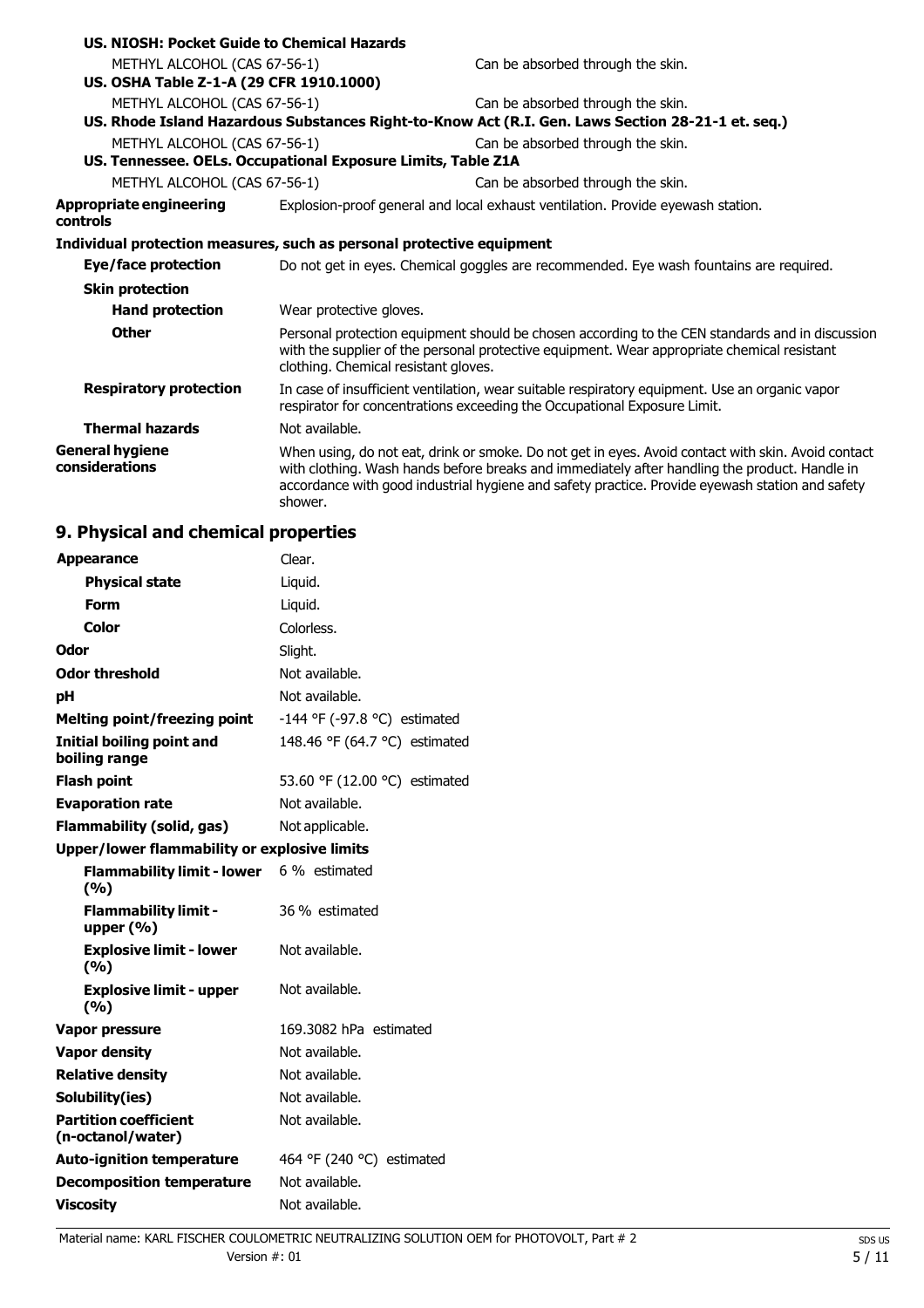| Other information         |                        |
|---------------------------|------------------------|
| <b>Density</b>            | $0.79$ q/cm3           |
| <b>Flammability class</b> | Flammable IB estimated |
| <b>Flash point class</b>  | Flammable IB           |
| <b>Percent volatile</b>   | 100 %                  |
| <b>Specific gravity</b>   | 0.79                   |
| VOC (Weight %)            | 98 % estimated         |

# **10. Stability and reactivity**

| <b>Reactivity</b>                            | Strong oxidizing substances.                                                                            |
|----------------------------------------------|---------------------------------------------------------------------------------------------------------|
| <b>Chemical stability</b>                    | Risk of explosion. Material is stable under normal conditions.                                          |
| <b>Possibility of hazardous</b><br>reactions | No dangerous reaction known under conditions of normal use. Hazardous polymerization does not<br>occur. |
| <b>Conditions to avoid</b>                   | Heat, flames and sparks. Avoid temperatures exceeding the flash point.                                  |
| <b>Incompatible materials</b>                | Strong oxidizing agents.                                                                                |
| <b>Hazardous decomposition</b><br>products   | Irritants. May include oxides of carbon.                                                                |

# **11. Toxicological information**

#### **Information on likely routes of exposure**

| <b>Ingestion</b>                                                                   | Toxic if swallowed.                                                                                                                                                                                                                        |
|------------------------------------------------------------------------------------|--------------------------------------------------------------------------------------------------------------------------------------------------------------------------------------------------------------------------------------------|
| <b>Inhalation</b>                                                                  | Toxic by inhalation. Vapors have a narcotic effect and may cause headache, fatigue, dizziness and<br>nausea.                                                                                                                               |
| <b>Skin contact</b>                                                                | Toxic in contact with skin.                                                                                                                                                                                                                |
| Eye contact                                                                        | Harmful in contact with eyes.                                                                                                                                                                                                              |
| Symptoms related to the<br>physical, chemical and<br>toxicological characteristics | Vapors have a narcotic effect and may cause headache, fatigue, dizziness and nausea. Narcosis.<br>Behavioral changes. Decrease in motor functions. Symptoms of overexposure may be headache,<br>dizziness, tiredness, nausea and vomiting. |

### **Information on toxicological effects**

**Acute toxicity** Toxic by inhalation. Toxic if swallowed. Toxic in contact with skin.

| <b>Product</b> | <b>Species</b> | <b>Test Results</b>                                                                            |
|----------------|----------------|------------------------------------------------------------------------------------------------|
|                |                | KARL FISCHER COULOMETRIC NEUTRALIZING SOLUTION OEM for PHOTOVOLT, Part # 2712204 (CAS Mixture) |
| <b>Acute</b>   |                |                                                                                                |
| <b>Dermal</b>  |                |                                                                                                |
| LD50           | Rabbit         | 16122.4492 mg/kg, estimated                                                                    |
| Inhalation     |                |                                                                                                |
| <b>LC50</b>    | Cat            | 87.1531 mg/l, 4.5 Hours, estimated                                                             |
|                |                | 44.5714 mg/l, 6 Hours, estimated                                                               |
|                | Rat            | 65306.1211 mg/l, 4 Hours, estimated                                                            |
|                |                | 89.2857 mg/l, 6 Hours, estimated                                                               |
| <b>Oral</b>    |                |                                                                                                |
| LD50           | Dog            | 8163.2651 mg/kg, estimated                                                                     |
|                | Monkey         | 2.0408 g/kg, estimated                                                                         |
|                | Mouse          | 7448.9795 mg/kg, estimated                                                                     |
|                | Rabbit         | 14.6939 g/kg, estimated                                                                        |
|                | Rat            | 5628 mg/kg                                                                                     |
| <b>Other</b>   |                |                                                                                                |
| LD50           | Guinea pig     | 3628.5715 mg/kg, estimated                                                                     |
|                | Hamster        | 8729.5918 mg/kg, estimated                                                                     |
|                | Monkey         | 3.0612 g/kg, estimated                                                                         |
|                | Mouse          | 4183.6733 mg/kg, estimated                                                                     |
|                | Rabbit         | 1863.2653 mg/kg, estimated                                                                     |
|                | Rat            | 2174.4897 mg/kg, estimated                                                                     |
|                |                |                                                                                                |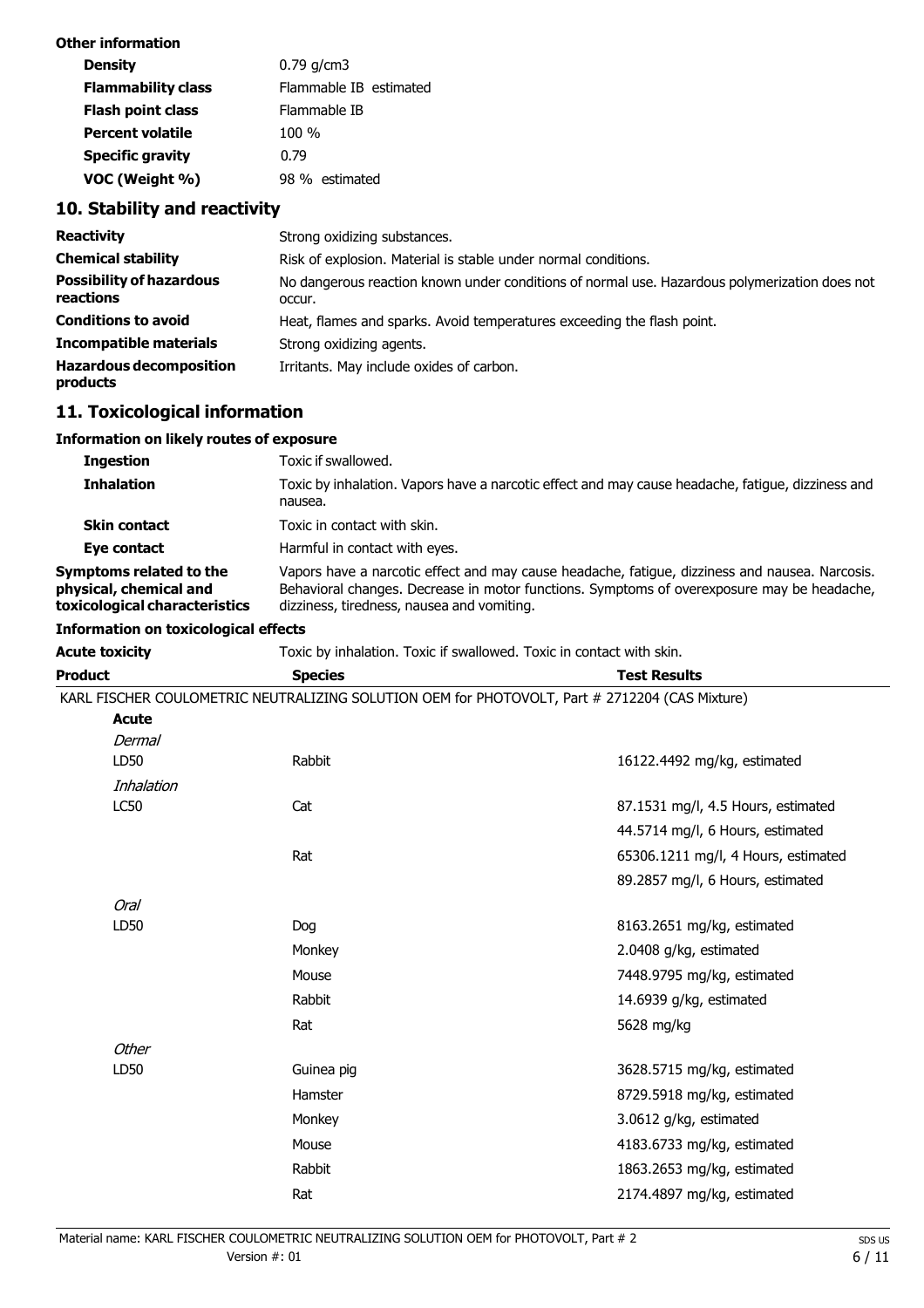| <b>Components</b>            | <b>Species</b> | <b>Test Results</b>   |
|------------------------------|----------------|-----------------------|
| METHYL ALCOHOL (CAS 67-56-1) |                |                       |
| <b>Acute</b>                 |                |                       |
| Dermal                       |                |                       |
| LD50                         | Rabbit         | 15800 mg/kg           |
| Inhalation                   |                |                       |
| LC50                         | Cat            | 85.41 mg/l, 4.5 Hours |
|                              |                | 43.68 mg/l, 6 Hours   |
|                              | Rat            | 64000 mg/l, 4 Hours   |
|                              |                | 87.5 mg/l, 6 Hours    |
| Oral                         |                |                       |
| LD50                         | Dog            | 8000 mg/kg            |
|                              | Monkey         | 2 g/kg                |
|                              | Mouse          | 7300 mg/kg            |
|                              | Rabbit         | 14.4 g/kg             |
|                              | Rat            | 5628 mg/kg            |
| Other                        |                |                       |
| LD50                         | Guinea pig     | 3556 mg/kg            |
|                              | Hamster        | 8555 mg/kg            |
|                              | Monkey         | 3 g/kg                |
|                              | Mouse          | 4100 mg/kg            |
|                              | Rabbit         | 1826 mg/kg            |
|                              | Rat            | 2131 mg/kg            |

\* Estimates for product may be based on additional component data not shown.

| <b>Skin corrosion/irritation</b>                      | Due to lack of data the classification is not possible.                                                                                                                                                                                                                          |
|-------------------------------------------------------|----------------------------------------------------------------------------------------------------------------------------------------------------------------------------------------------------------------------------------------------------------------------------------|
| Serious eye damage/eye<br><i>irritation</i>           | Harmful in contact with eyes. Causes serious eye irritation.                                                                                                                                                                                                                     |
| <b>Respiratory sensitization</b>                      | Due to lack of data the classification is not possible.                                                                                                                                                                                                                          |
| <b>Skin sensitization</b>                             | Due to lack of data the classification is not possible.                                                                                                                                                                                                                          |
| <b>Germ cell mutagenicity</b>                         | Due to lack of data the classification is not possible.                                                                                                                                                                                                                          |
| Carcinogenicity                                       | This product is not considered to be a carcinogen by IARC, ACGIH, NTP, or OSHA.                                                                                                                                                                                                  |
| <b>Reproductive toxicity</b>                          | May damage fertility or the unborn child.                                                                                                                                                                                                                                        |
| Specific target organ toxicity<br>- single exposure   | Causes damage to organs. May cause irritation to the respiratory system. Narcotic effects.                                                                                                                                                                                       |
| Specific target organ toxicity<br>- repeated exposure | Causes damage to organs (central nervous system, visual organs) through prolonged or repeated<br>exposure.                                                                                                                                                                       |
| <b>Aspiration hazard</b>                              | Due to lack of data the classification is not possible.                                                                                                                                                                                                                          |
| <b>Chronic effects</b>                                | Hazardous by OSHA criteria. Prolonged inhalation may be harmful. Repeated absorption may cause<br>disorder of central nervous system, liver, kidneys and blood. Prolonged exposure may cause<br>chronic effects. Causes damage to organs through prolonged or repeated exposure. |
| <b>Further information</b>                            | Danger of very serious irreversible effects. Symptoms may be delayed                                                                                                                                                                                                             |
|                                                       |                                                                                                                                                                                                                                                                                  |

## **12. Ecological information**

**Ecotoxicity** Contains a substance which causes risk of hazardous effects to the environment.

| <b>Product</b> | <b>Species</b> |         | <b>Test Results</b>                                                                            |
|----------------|----------------|---------|------------------------------------------------------------------------------------------------|
|                |                |         | KARL FISCHER COULOMETRIC NEUTRALIZING SOLUTION OEM for PHOTOVOLT, Part # 2712204 (CAS Mixture) |
| Crustacea      | <b>EC50</b>    | Daphnia | 19439 mg/l, 48 hours                                                                           |
|                |                |         | 17143 mg/l, 24 hours                                                                           |
|                | <b>LC50</b>    | Daphnia | 6602 mg/l, 96 hours                                                                            |
|                |                |         | 4884 mg/l, 24 hours                                                                            |
|                |                |         | 1777 mg/l, 48 hours                                                                            |
| Fish           | LC50           | Fish    | 23610 mg/l, 72 hours                                                                           |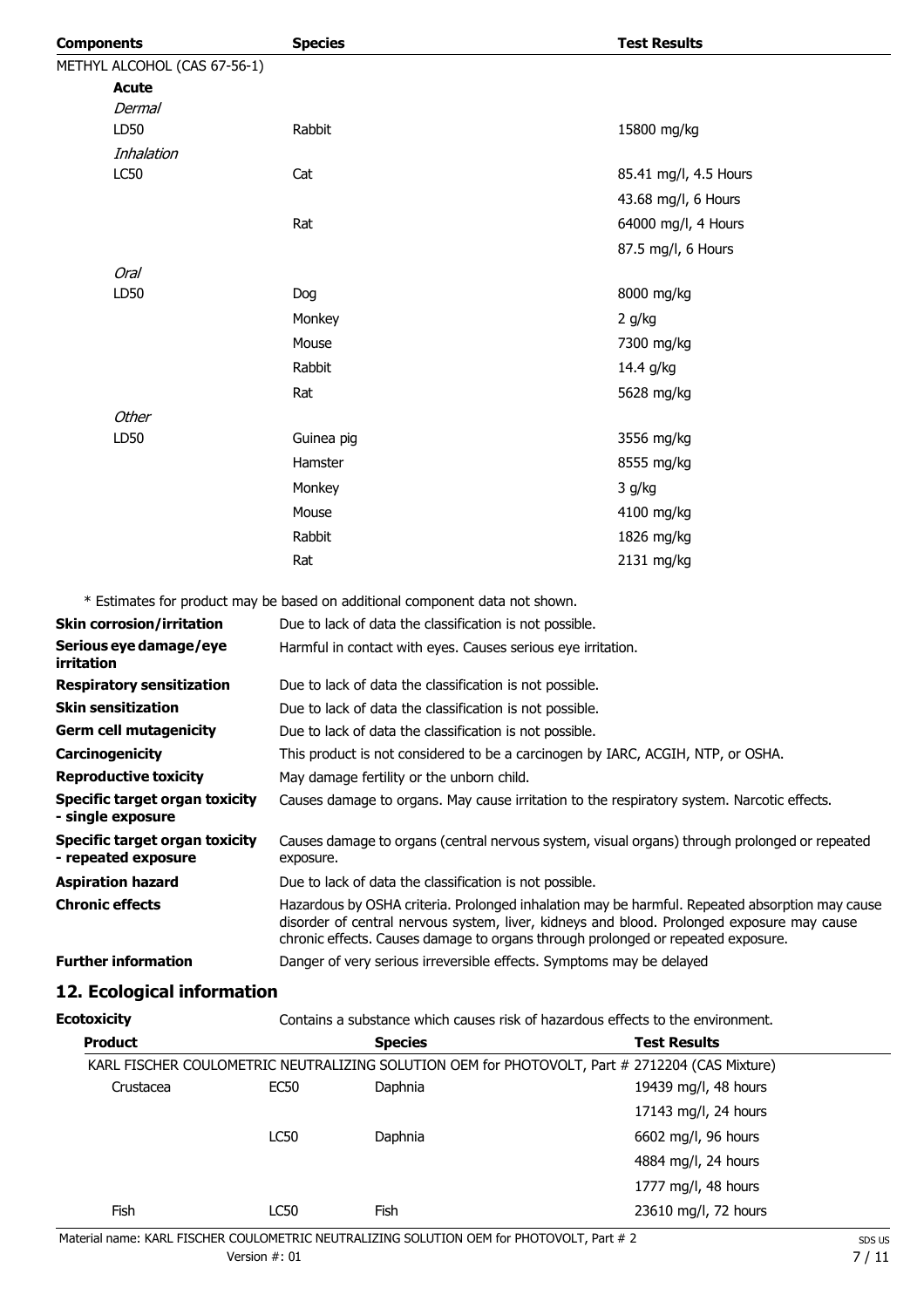| ı |  | rodu |  |  |
|---|--|------|--|--|
|   |  |      |  |  |

| Product                      |             | <b>Species</b>                                          | <b>Test Results</b>           |
|------------------------------|-------------|---------------------------------------------------------|-------------------------------|
|                              |             |                                                         | 21480 mg/l, 96 hours          |
|                              |             |                                                         | 20204 mg/l, 24 hours          |
|                              |             |                                                         | 15383 mg/l, 48 hours          |
| <b>Components</b>            |             | <b>Species</b>                                          | <b>Test Results</b>           |
| METHYL ALCOHOL (CAS 67-56-1) |             |                                                         |                               |
| <b>Aquatic</b><br>Crustacea  | <b>EC50</b> | Water flea (Daphnia magna)                              | 20450 - 29350 mg/l, 48 hours  |
|                              |             |                                                         | > 10000 mg/l, 24 hours        |
|                              |             |                                                         | $> 10000$ mg/l, 48 hours      |
|                              |             | Water flea (Daphnia obtusa)                             | 22800 - 24400 mg/l, 24 hours  |
|                              | <b>LC50</b> | Brine shrimp (Artemia salina)                           | > 10000 mg/l, 24 hours        |
|                              |             |                                                         | 703.7 - 1723.9 mg/l, 24 hours |
|                              |             | Cockle (Cerastoderma edule)                             | 3300 - 10000 mg/l, 96 hours   |
|                              |             |                                                         | 1000 mg/l, 48 hours           |
|                              |             | Common bay mussel, blue mussel                          | 13400 - 17300 mg/l, 96 hours  |
|                              |             | (Mytilus edulis)                                        |                               |
|                              |             | Common shrimp, sand shrimp (Crangon<br>crangon)         | 2500 mg/l, 48 hours           |
|                              |             |                                                         | 1700 mg/l, 96 hours           |
|                              |             | Harpacticoid copepod (Nitocra spinipes)                 | 11500 - 12500 mg/l, 96 hours  |
|                              |             | Mussel (Anodonta imbecillis)                            | 37.02 mg/l, 48 hours          |
|                              |             | Oligochaete, worm (Lumbriculus<br>variegatus)           | $> 100$ mg/l, 96 hours        |
|                              |             | Ramshorn snail (Helisoma trivolvis)                     | $> 100$ mg/l, 96 hours        |
|                              |             | Scud (Gammarus fasciatus)                               | $> 100$ mg/l, 96 hours        |
|                              |             | Water flea (Daphnia magna)                              | 3616 - 6414 mg/l, 24 hours    |
|                              |             |                                                         | 2461 - 4395 mg/l, 48 hours    |
|                              |             |                                                         | $> 100$ mg/l, 96 hours        |
| Fish                         | LC50        | Bleak (Alburnus alburnus)                               | 28000 mg/l, 96 hours          |
|                              |             |                                                         | > 28000 mg/l, 96 hours        |
|                              |             | Bluegill (Lepomis macrochirus)                          | 17400 - 21000 mg/l, 24 hours  |
|                              |             |                                                         | 17300 - 21100 mg/l, 48 hours  |
|                              |             |                                                         | 15510 - 20240 mg/l, 72 hours  |
|                              |             |                                                         | 13500 - 17600 mg/l, 96 hours  |
|                              |             | Carp (Leuciscus idus melanotus)                         | > 10000 mg/l, 48 hours        |
|                              |             | Fathead minnow (Pimephales promelas)                    | 29000 - 30500 mg/l, 24 hours  |
|                              |             |                                                         | 29000 - 30500 mg/l, 48 hours  |
|                              |             |                                                         | 28500 - 30400 mg/l, 96 hours  |
|                              |             |                                                         | 27600 - 29200 mg/l, 72 hours  |
|                              |             | Medaka, high-eyes (Oryzias latipes)                     | 1400 mg/l, 48 hours           |
|                              |             | Rainbow trout, donaldson trout<br>(Oncorhynchus mykiss) | 19800 - 20700 mg/l, 24 hours  |
|                              |             |                                                         | 19500 - 20700 mg/l, 48 hours  |
|                              |             |                                                         | 19500 - 20700 mg/l, 96 hours  |
| Other                        | <b>LC50</b> | Turbellarian, flatworm (Dugesia tigrina)                | $> 100$ mg/l, 96 hours        |

\* Estimates for product may be based on additional component data not shown.

**Persistence and degradability** No data is available on the degradability of this product. **Bioaccumulative potential** Not available.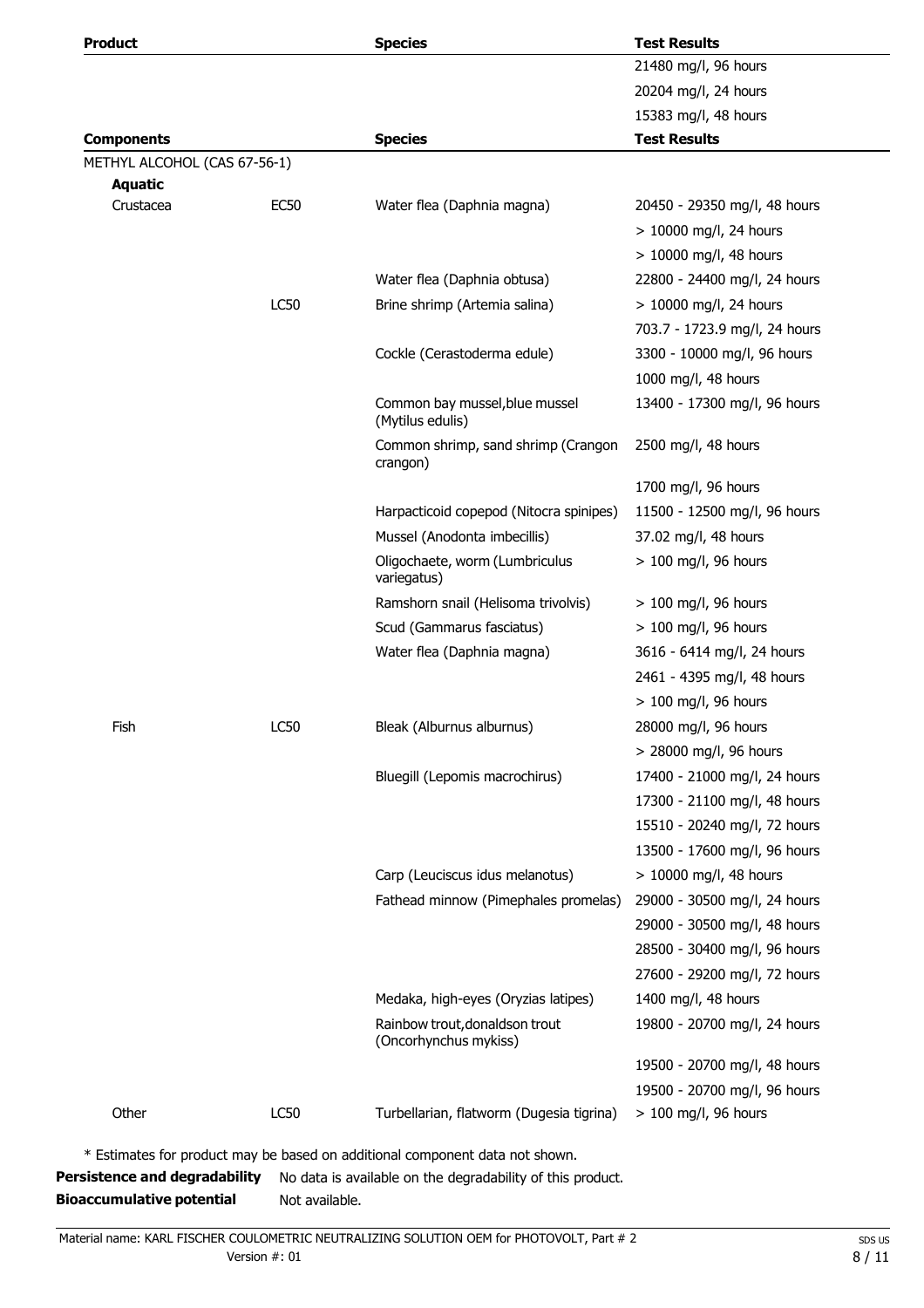#### **Partition coefficient n-octanol / water (log Kow)**

| METHYL ALCOHOL          |                | -0.77 |
|-------------------------|----------------|-------|
| <b>Mobility in soil</b> | Not available. |       |
| Other adverse effects   | Not available. |       |

### **13. Disposal considerations**

| <b>Disposal instructions</b>             | Collect and reclaim or dispose in sealed containers at licensed waste disposal site. This material<br>and its container must be disposed of as hazardous waste. Incinerate the material under controlled<br>conditions in an approved incinerator. Do not incinerate sealed containers. Do not allow this<br>material to drain into sewers/water supplies. Do not contaminate ponds, waterways or ditches with<br>chemical or used container. If discarded, this product is considered a RCRA ignitable waste, D001.<br>Dispose of contents/container in accordance with local/regional/national/international regulations. |
|------------------------------------------|-----------------------------------------------------------------------------------------------------------------------------------------------------------------------------------------------------------------------------------------------------------------------------------------------------------------------------------------------------------------------------------------------------------------------------------------------------------------------------------------------------------------------------------------------------------------------------------------------------------------------------|
| <b>Local disposal regulations</b>        | Not available.                                                                                                                                                                                                                                                                                                                                                                                                                                                                                                                                                                                                              |
| Hazardous waste code                     | D001: Waste Flammable material with a flash point <140 F                                                                                                                                                                                                                                                                                                                                                                                                                                                                                                                                                                    |
| Waste from residues /<br>unused products | Dispose of in accordance with local regulations. Empty containers or liners may retain some<br>product residues. This material and its container must be disposed of in a safe manner (see:<br>Disposal instructions). Avoid discharge into water courses or onto the ground.                                                                                                                                                                                                                                                                                                                                               |
| <b>Contaminated packaging</b>            | Empty containers should be taken to an approved waste handling site for recycling or disposal.<br>Since emptied containers may retain product residue, follow label warnings even after container is<br>emptied.                                                                                                                                                                                                                                                                                                                                                                                                            |

# **14. Transport information**

| <b>DOT</b>                                                                            |                                                                                     |
|---------------------------------------------------------------------------------------|-------------------------------------------------------------------------------------|
| <b>UN number</b>                                                                      | <b>UN1230</b>                                                                       |
| UN proper shipping name                                                               | Methanol                                                                            |
| <b>Transport hazard class(es)</b>                                                     | 3                                                                                   |
| <b>Subsidary class(es)</b>                                                            | Not available.                                                                      |
| <b>Packing group</b>                                                                  | Π                                                                                   |
| <b>Special precautions for</b>                                                        | Read safety instructions, SDS and emergency procedures before handling. Read safety |
| user                                                                                  | instructions, MSDS and emergency procedures before handling.                        |
| <b>Labels required</b>                                                                | 3                                                                                   |
| <b>Special provisions</b>                                                             | IB2, T7, TP2                                                                        |
| <b>Packaging exceptions</b>                                                           | 150                                                                                 |
| <b>Packaging non bulk</b>                                                             | 202                                                                                 |
| <b>Packaging bulk</b>                                                                 | 242                                                                                 |
| <b>IATA</b>                                                                           |                                                                                     |
| UN number                                                                             | <b>UN1230</b>                                                                       |
| UN proper shipping name                                                               | Methanol                                                                            |
| <b>Transport hazard class(es)</b>                                                     | 3                                                                                   |
| <b>Subsidary class(es)</b>                                                            | 6.1                                                                                 |
| Packaging group                                                                       | Π                                                                                   |
| <b>Environmental hazards</b>                                                          | No                                                                                  |
| <b>Labels required</b>                                                                | Not available.                                                                      |
| <b>ERG Code</b>                                                                       | 3P                                                                                  |
| <b>Special precautions for</b>                                                        | Not available.                                                                      |
| user                                                                                  |                                                                                     |
| <b>IMDG</b>                                                                           |                                                                                     |
| UN number                                                                             | <b>UN1230</b>                                                                       |
| UN proper shipping name                                                               | <b>METHANOL</b>                                                                     |
| <b>Transport hazard class(es)</b>                                                     | 3                                                                                   |
| <b>Subsidary class(es)</b>                                                            | 6.1                                                                                 |
| Packaging group                                                                       | Π                                                                                   |
| <b>Environmental hazards</b>                                                          |                                                                                     |
| <b>Marine pollutant</b>                                                               | No.                                                                                 |
| <b>Labels required</b>                                                                | Not available.                                                                      |
| <b>EmS</b>                                                                            | $F-E$ , S-D                                                                         |
| <b>Special precautions for</b>                                                        | Not available.                                                                      |
| user                                                                                  |                                                                                     |
| <b>Transport in bulk according</b><br>to Annex II of MARPOL<br>73/78 and the IBC Code | No information available.                                                           |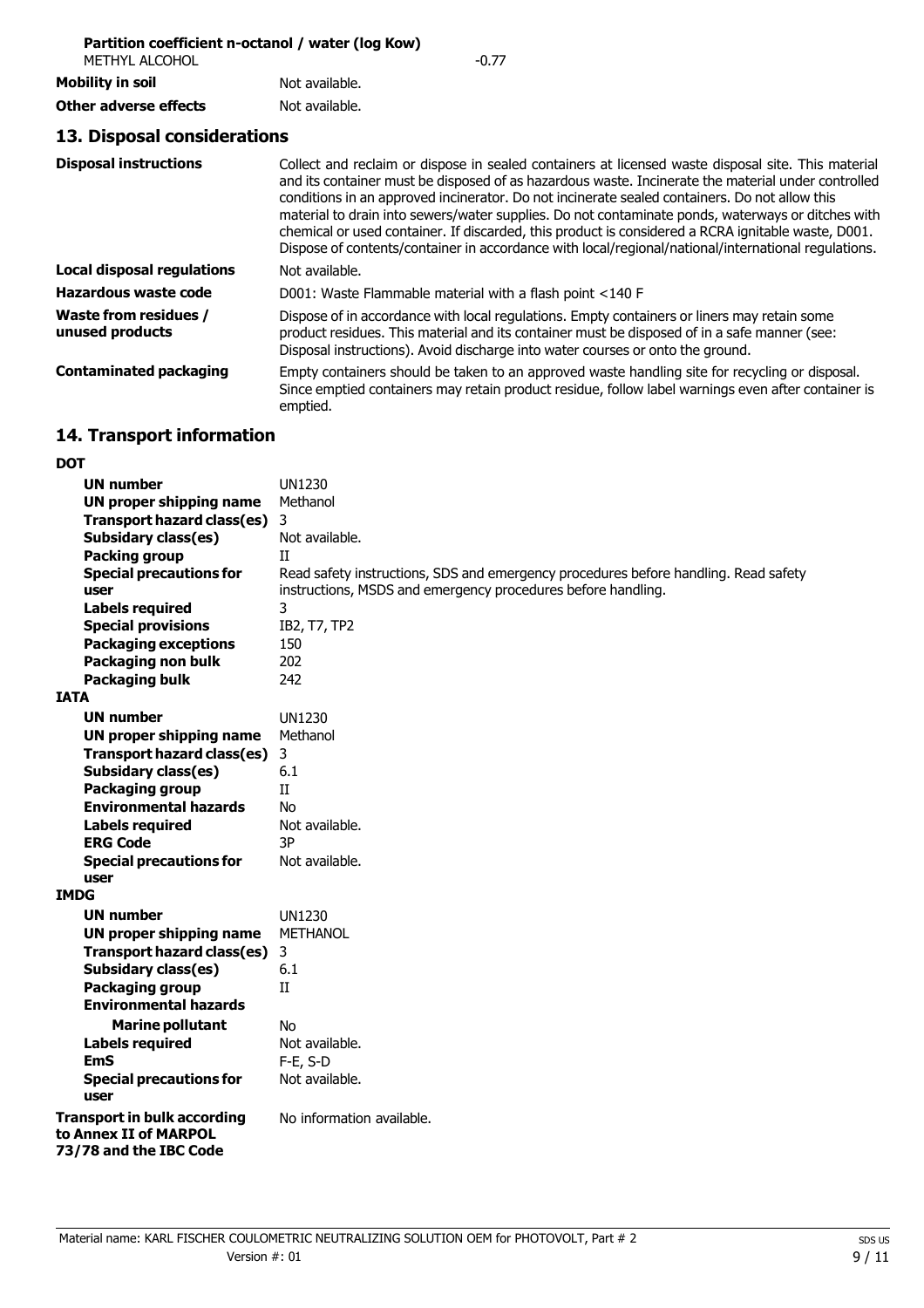